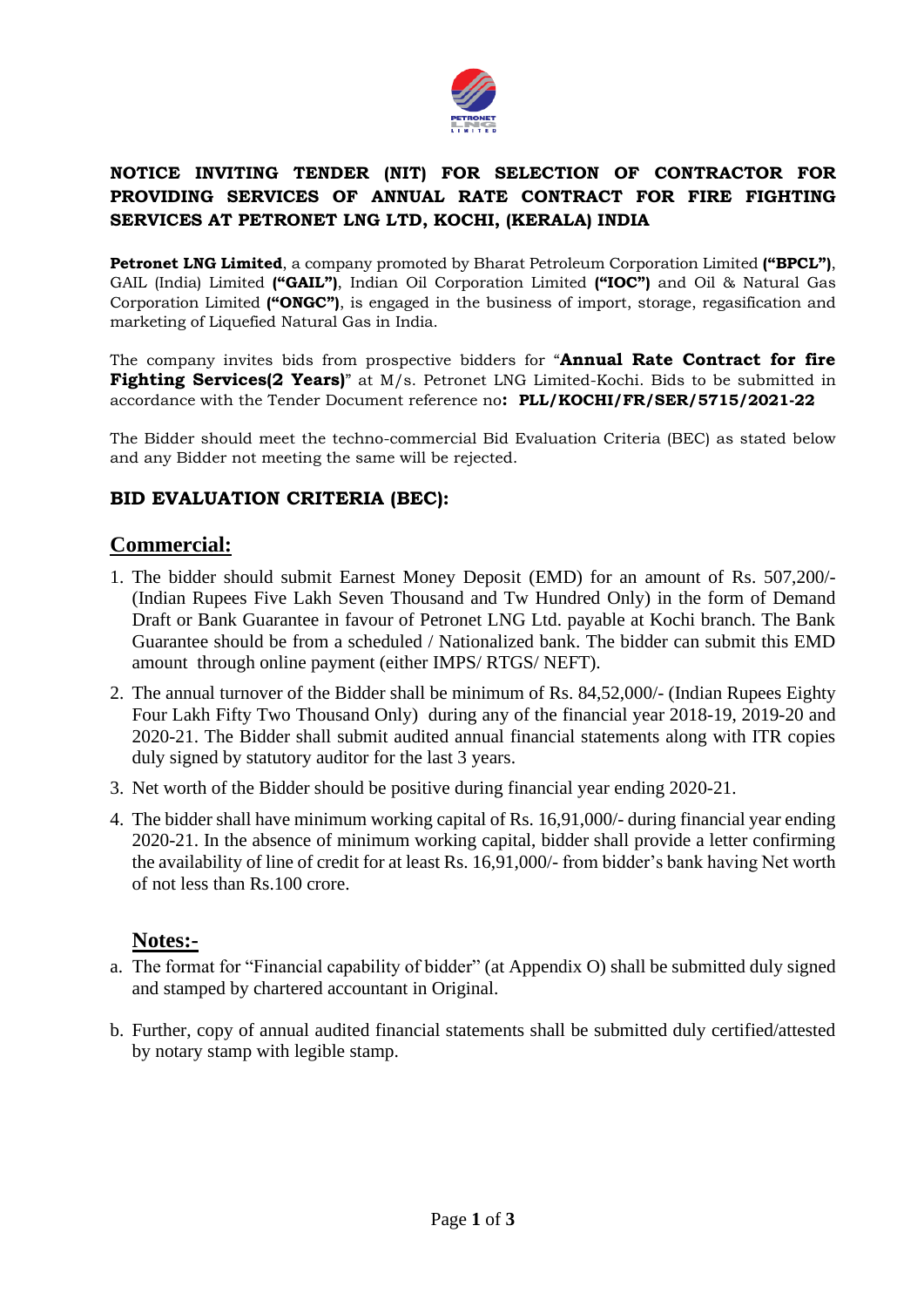# **Technical:**

- 1. The Bidder should have following similar work experience (\*\*) during last Seven years, the last 7 (Seven) years shall be counted from the last day of bid submission date:
	- i. One (01) similar contract of value not less than Rs. 84,52,000/-.

*\*\* - Similar work means supply of trained manpower (at least 15 Fire Fighters) for firefighting, operation, rescue, operation & maintenance of firefighting systems, operation of fire tender, etc. in any hydrocarbon, chemical or fertilizer industries.*

## **Notes:-**

a) The Bidder shall submit work/service order copy(ies) and their completion certificate(s) in the support of the above duly certified/attested by chartered engineer and notary public with legible stamp. A submission of job completion certificate is mandatory.

#### *Both order copy and its completion certificate needs to certified/attested by chartered engineer along with notary public with legible stamp.*

b) If the bidder is executing rate / maintenance / service contract which is still running and the contract value executed prior to due date of bid submission is equal to or more than the minimum prescribed value in the BEC such experience will also be taken in to consideration provided that the bidder has submitted satisfactory work / supply / service execution certificate issued by the end user.

## **Non-submission of the requisite certificates/documents shall render the bid non-responsive and shall be liable for rejection.**

## **General Instruction**

For participation and more details, Interested Party (ies) can buy the Tender Document on payment of Tender fee (Non-refundable) as per details provided below:

| <b>Issue of Tender</b>     | Tender Document can be collected on any working day from                                                                                                                                          |
|----------------------------|---------------------------------------------------------------------------------------------------------------------------------------------------------------------------------------------------|
| Document                   | 0900 hrs to 1700 hrs at the address given below:                                                                                                                                                  |
|                            | Petronet LNG Limited.<br>Survey No-347 (PSEZ), Puthuvypu P.O,<br>Kochi-682508<br>Ph-0484-2757701/2<br>E-mailid:- $\frac{\text{cnp}}{\text{kochi}\omega}$ petronetlng.in,<br>sureshp@petronethg.in |
| <b>Tender Document Fee</b> | INR 2,500.00 (Indian Rupees Two Thousand and Five                                                                                                                                                 |
| (Non-refundable)           | Hundred Only)                                                                                                                                                                                     |